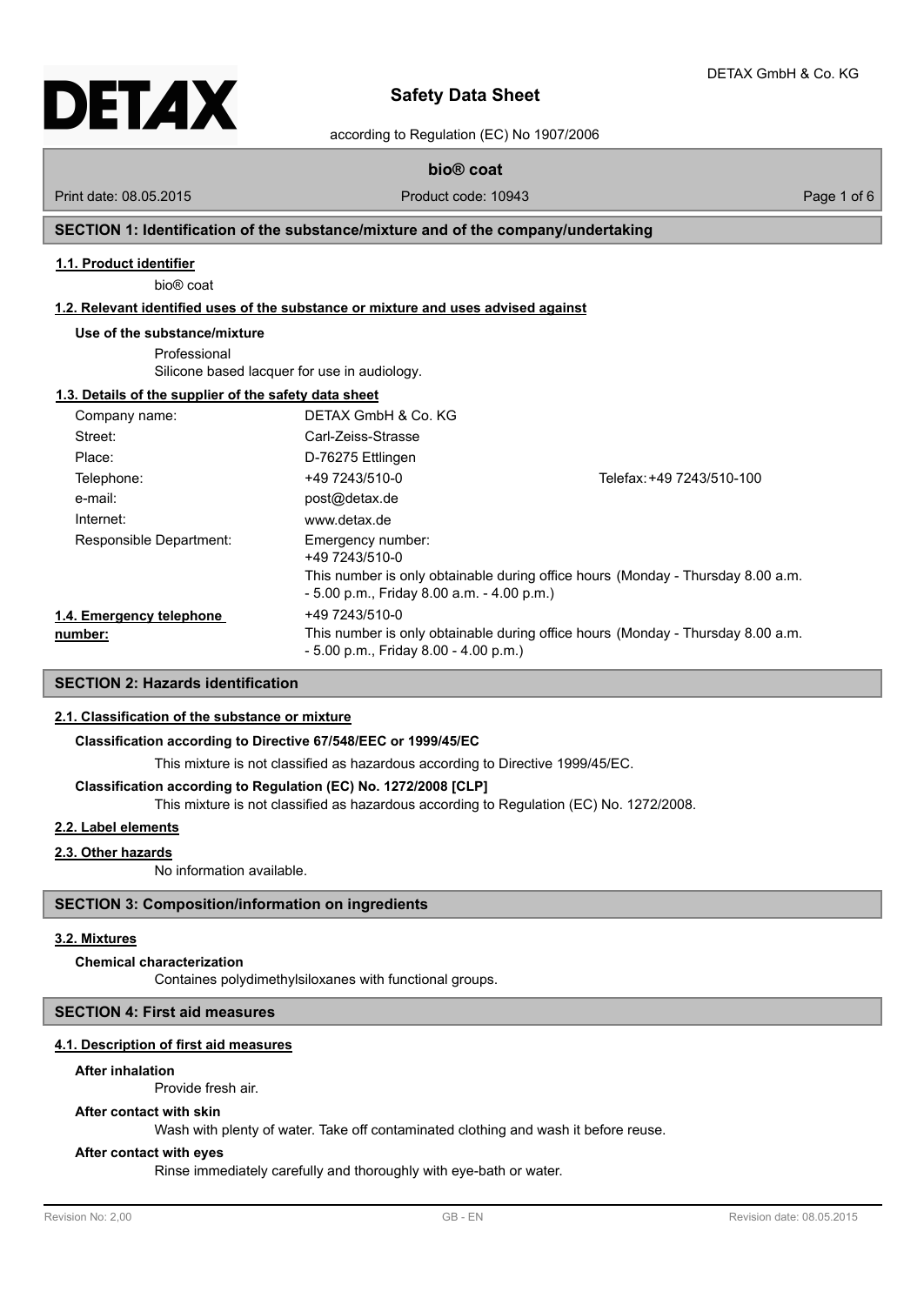# DETAX

## **Safety Data Sheet**

according to Regulation (EC) No 1907/2006

## **bio® coat**

Print date: 08.05.2015 Product code: 10943 Page 2 of 6

## **After ingestion**

Rinse mouth immediately and drink plenty of water. Do not induce vomiting. If you feel unwell, seek medical advice.

## **4.2. Most important symptoms and effects, both acute and delayed**

No information available.

## **4.3. Indication of any immediate medical attention and special treatment needed**

Treat symptomatically.

## **SECTION 5: Firefighting measures**

#### **5.1. Extinguishing media**

#### **Suitable extinguishing media**

Co-ordinate fire-fighting measures to the fire surroundings.

## **5.2. Special hazards arising from the substance or mixture**

Non-flammable.

## **5.3. Advice for firefighters**

In case of fire: Wear self-contained breathing apparatus.

#### **Additional information**

Collect contaminated fire extinguishing water separately. Do not allow entering drains or surface water.

#### **SECTION 6: Accidental release measures**

#### **6.1. Personal precautions, protective equipment and emergency procedures**

Use personal protection equipment.

## **6.2. Environmental precautions**

Do not allow to enter into surface water or drains.

## **6.3. Methods and material for containment and cleaning up**

Absorb with liquid-binding material (e.g. sand, diatomaceous earth, acid- or universal binding agents). Treat the recovered material as prescribed in the section on waste disposal .

## **6.4. Reference to other sections**

Safe handling: see section 7 Personal protection equipment: see section 8 Disposal: see section 13

## **SECTION 7: Handling and storage**

## **7.1. Precautions for safe handling**

#### **Advice on safe handling**

No special measures are necessary.

## **Advice on protection against fire and explosion**

# No special fire protection measures are necessary.

## **7.2. Conditions for safe storage, including any incompatibilities**

Keep container tightly closed. **Requirements for storage rooms and vessels**

#### **Advice on storage compatibility**

No special measures are necessary.

#### **Further information on storage conditions**

Keep only in the original container in a cool, dry and well-ventilated place, away from foodstuffs.

#### **7.3. Specific end use(s)**

Liquid for coating of silicone based earmoulds.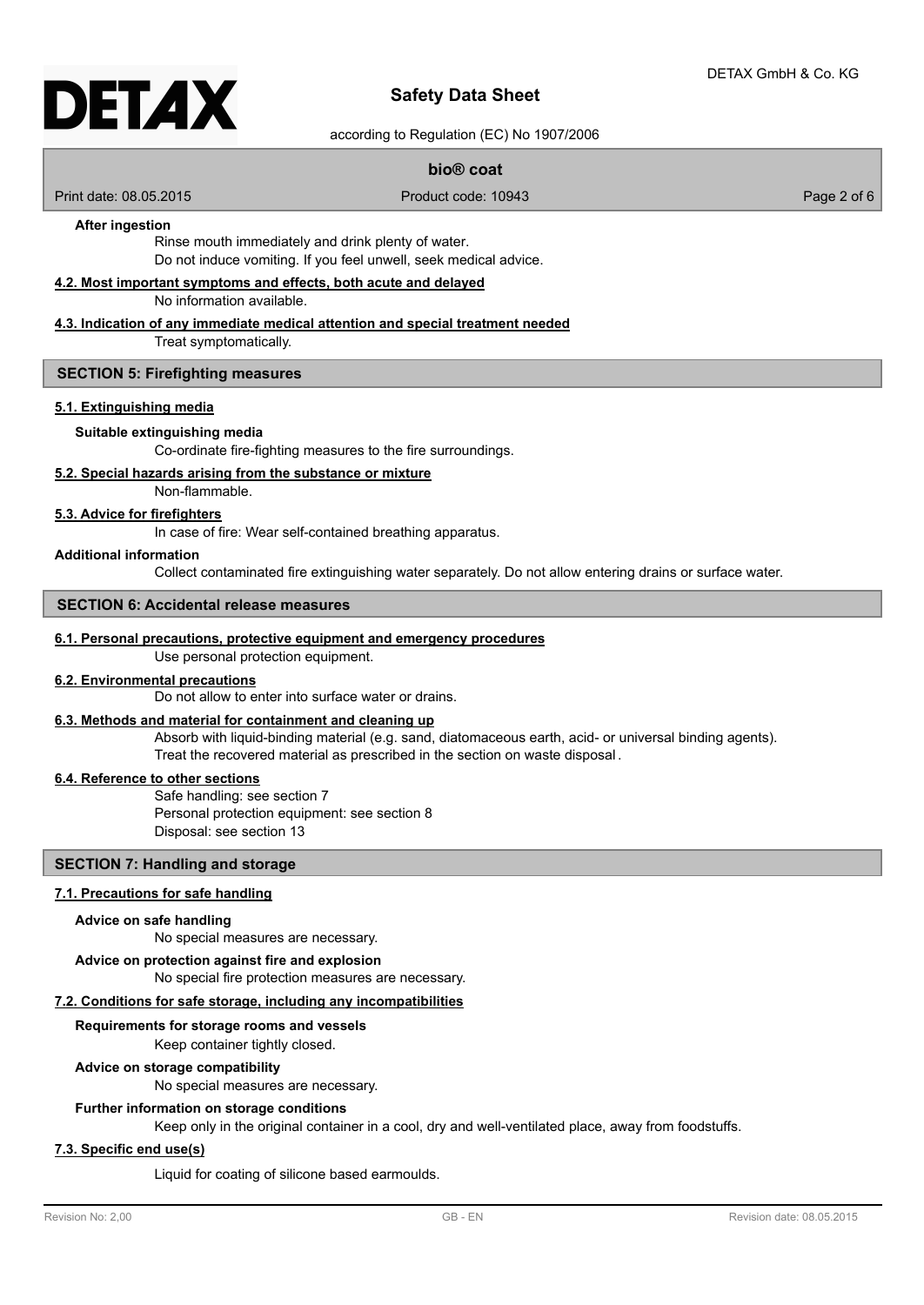# DETAX

## **Safety Data Sheet**

according to Regulation (EC) No 1907/2006

## **bio® coat**

Print date: 08.05.2015 Product code: 10943 Page 3 of 6

For use by trained specialist staff.

## **SECTION 8: Exposure controls/personal protection**

## **8.1. Control parameters**

## **8.2. Exposure controls**

#### **Protective and hygiene measures**

Take off contaminated clothing. Wash hands before breaks and after work. When using do not eat or drink.

#### **Eye/face protection**

Wear eye/face protection.

#### **Hand protection**

When handling with chemical substances, protective gloves must be worn with the CE-label including the four control digits. The quality of the protective gloves resistant to chemicals must be chosen as a function of the specific working place concentration and quantity of hazardous substances. For special purposes, it is recommended to check the resistance to chemicals of the protective gloves mentioned above together with the supplier of these gloves.

Suitable are gloves of the following material: NBR (Nitrile rubber)

## **Skin protection**

Wear working clothing.

#### **Respiratory protection**

In case of inadequate ventilation wear respiratory protection.

## **SECTION 9: Physical and chemical properties**

#### **9.1. Information on basic physical and chemical properties**

| Physical state:                               | liquid:    |                |                    |
|-----------------------------------------------|------------|----------------|--------------------|
| Colour:                                       | colourless |                |                    |
| Odour:                                        | odourless  |                |                    |
|                                               |            |                | <b>Test method</b> |
| pH-Value:                                     |            | not determined |                    |
| Changes in the physical state                 |            |                |                    |
| Melting point:                                |            | not determined |                    |
| Initial boiling point and boiling range:      |            | not determined |                    |
| Flash point:                                  |            |                | >100 °C DIN 51755  |
| <b>Flammability</b>                           |            |                |                    |
| Solid:                                        |            | not applicable |                    |
| Gas:                                          |            | not applicable |                    |
| Lower explosion limits:                       |            | not determined |                    |
| Upper explosion limits:                       |            | not determined |                    |
| Ignition temperature:                         |            |                | >200 °C DIN 51794  |
| <b>Auto-ignition temperature</b>              |            |                |                    |
| Solid:                                        |            | not applicable |                    |
| Gas:                                          |            | not applicable |                    |
| Decomposition temperature:                    |            | $>250$ °C      |                    |
| <b>Oxidizing properties</b><br>Not oxidizing. |            |                |                    |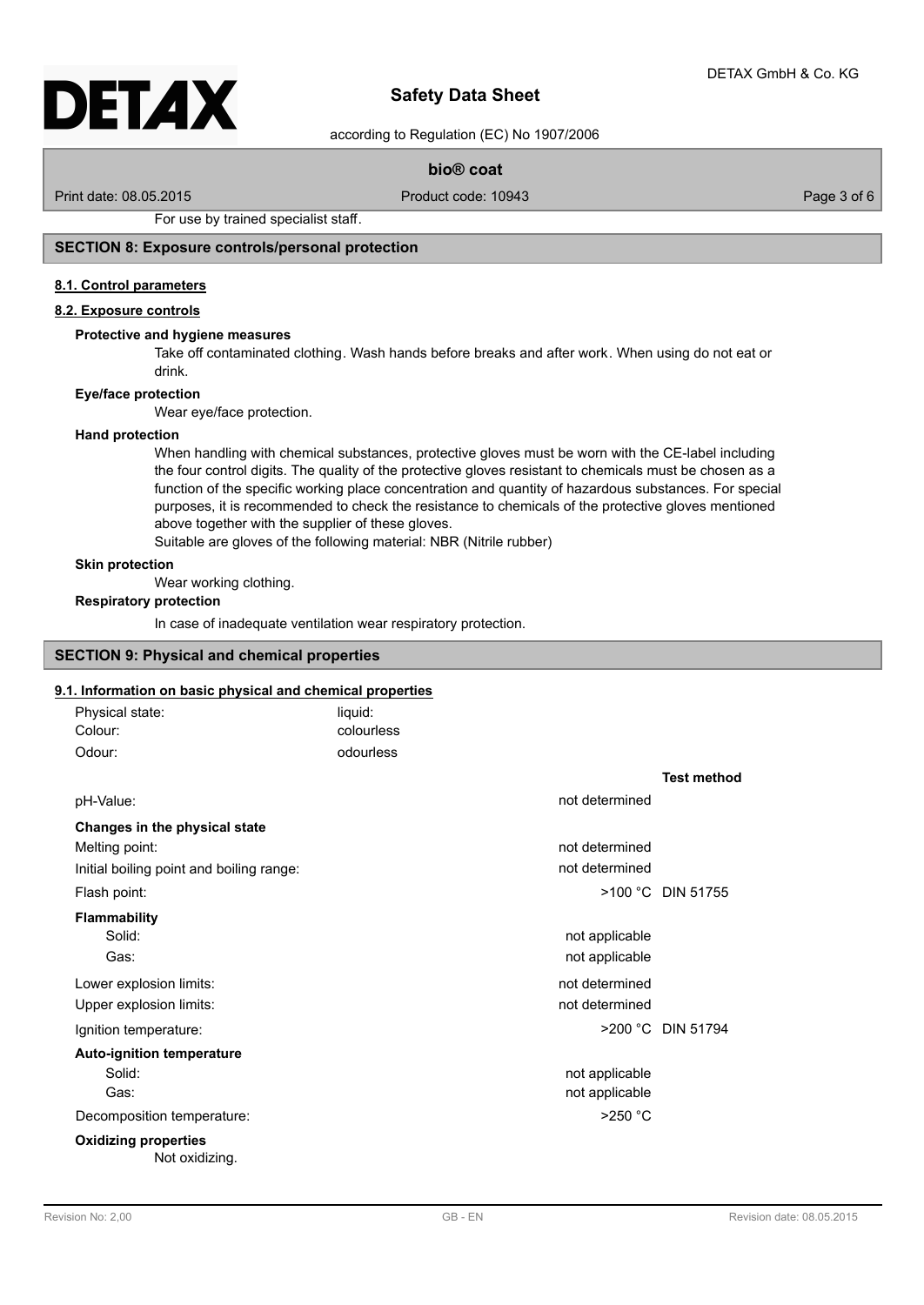# **Safety Data Sheet**

## according to Regulation (EC) No 1907/2006

|                                                | bio <sup>®</sup> coat            |                      |
|------------------------------------------------|----------------------------------|----------------------|
| Print date: 08.05.2015                         | Product code: 10943              | Page 4 of 6          |
| Vapour pressure:<br>(at 20 $^{\circ}$ C)       | $<$ 1 hPa                        |                      |
| Density (at 20 $°C$ ):                         | 0,96 g/cm <sup>3</sup> DIN 51757 |                      |
| Water solubility:                              | insoluble                        |                      |
| Solubility in other solvents<br>not determined |                                  |                      |
| Partition coefficient:                         | not determined                   |                      |
| Viscosity / dynamic:<br>(at 23 $^{\circ}$ C)   |                                  | 250 mPa s BROOKFIELD |
| Vapour density:                                | not determined                   |                      |
| Evaporation rate:                              | not determined                   |                      |
| 9.2. Other information                         |                                  |                      |
| Solid content:                                 | not determined                   |                      |

#### **SECTION 10: Stability and reactivity**

#### **10.1. Reactivity**

No hazardous reaction when handled and stored according to provisions.

## **10.2. Chemical stability**

The product is stable under storage at normal ambient temperatures.

## **10.3. Possibility of hazardous reactions**

No known hazardous reactions.

#### **10.4. Conditions to avoid**

Temperatures > 150°C/ 302 °F.

#### **10.5. Incompatible materials**

No information available.

#### **10.6. Hazardous decomposition products**

The following applies for the silicone content of the product: At temperature of appr. 150°C/ 302 °F a small amount of formaldehyde can be released by oxidative degradation.

## **SECTION 11: Toxicological information**

#### **11.1. Information on toxicological effects**

#### **Acute toxicity**

Based on available data, the classification criteria are not met. For the product itself no toxicological data are available. In products with a comparable composition, a LD50 (orally, species rat) of > 5000 mg/kg has been found.

#### **Irritation and corrosivity**

Based on available data, the classification criteria are not met.

#### **Sensitising effects**

Based on available data, the classification criteria are not met.

#### **STOT-single exposure**

Based on available data, the classification criteria are not met.

#### **Severe effects after repeated or prolonged exposure**

Based on available data, the classification criteria are not met.

#### **Carcinogenic/mutagenic/toxic effects for reproduction**

Based on available data, the classification criteria are not met.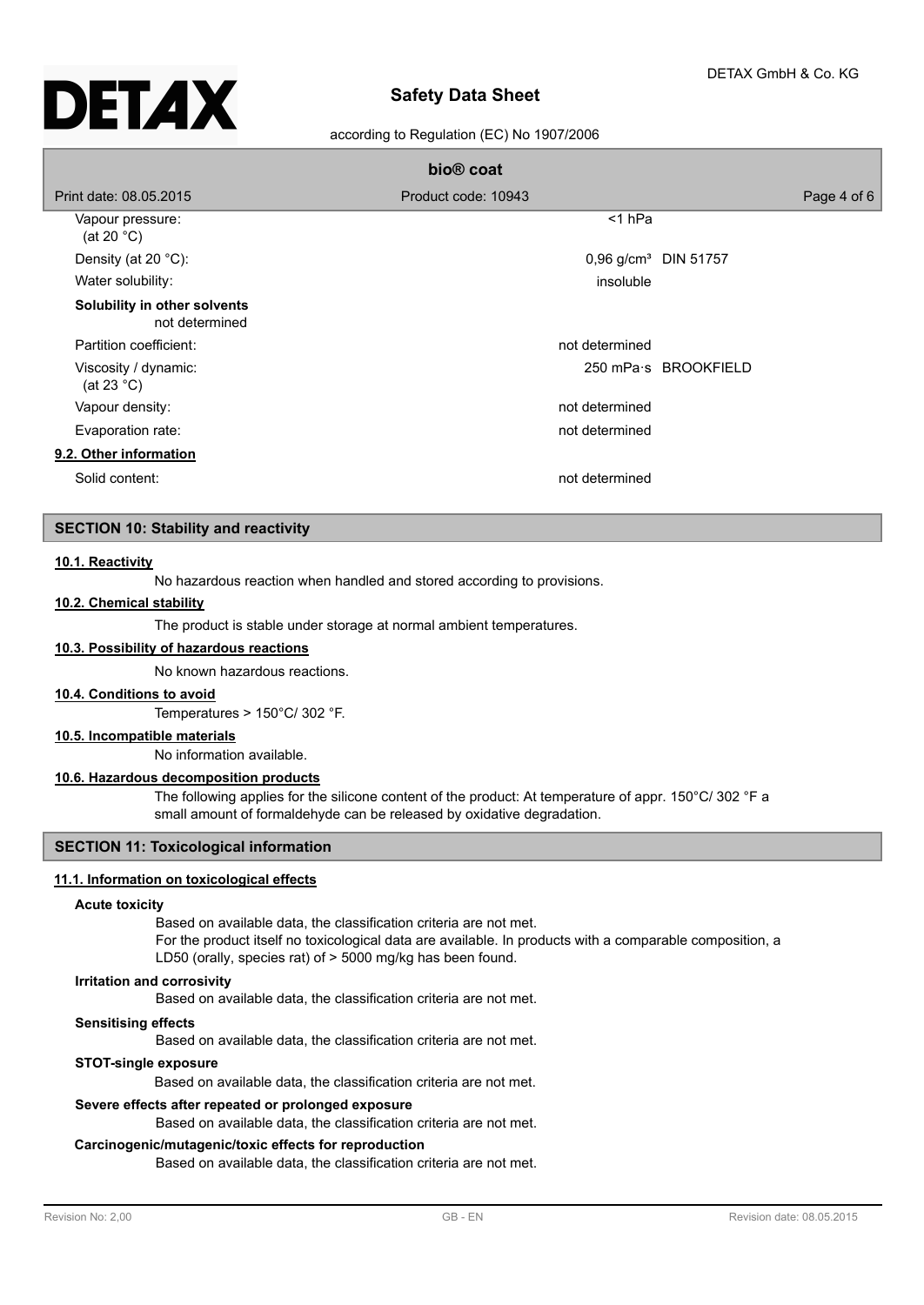# DETAX

# **Safety Data Sheet**

according to Regulation (EC) No 1907/2006

## **bio® coat**

Print date: 08.05.2015 Product code: 10943 Page 5 of 6

## **Aspiration hazard**

Based on available data, the classification criteria are not met.

## **Additional information on tests**

This mixture is classified as not hazardous according to regulation (EC) 1272/2008 [CLP].

#### **SECTION 12: Ecological information**

#### **12.1. Toxicity**

The product is not: Ecotoxic.

# **12.2. Persistence and degradability**

The product has not been tested.

#### **12.3. Bioaccumulative potential**

The product has not been tested.

#### **12.4. Mobility in soil**

The product has not been tested.

## **12.5. Results of PBT and vPvB assessment**

Not identivied as PBT/ vPvB substances

#### **12.6. Other adverse effects**

No information available.

## **Further information**

Avoid release to the environment.

#### **SECTION 13: Disposal considerations**

#### **13.1. Waste treatment methods**

#### **Advice on disposal**

Do not allow to enter into surface water or drains. Dispose of waste according to applicable legislation.

## **Contaminated packaging**

Wash with plenty of water. Completely emptied packages can be recycled.

## **SECTION 14: Transport information**

#### **Land transport (ADR/RID)**

| <u>14.1. UN number:</u>               | No dangerous good in sense of this transport regulation. |
|---------------------------------------|----------------------------------------------------------|
| <u>14.2. UN proper shipping name:</u> | No dangerous good in sense of this transport regulation. |
| 14.3. Transport hazard class(es):     | No dangerous good in sense of this transport regulation. |
| 14.4. Packing group:                  | No dangerous good in sense of this transport regulation. |
| Inland waterways transport (ADN)      |                                                          |
| 14.1. UN number:                      | No dangerous good in sense of this transport regulation. |
| 14.2. UN proper shipping name:        | No dangerous good in sense of this transport regulation. |
| 14.3. Transport hazard class(es):     | No dangerous good in sense of this transport regulation. |
| 14.4. Packing group:                  | No dangerous good in sense of this transport regulation. |
| Marine transport (IMDG)               |                                                          |
| <b>14.1. UN number:</b>               | No dangerous good in sense of this transport regulation. |
| <u>14.2. UN proper shipping name:</u> | No dangerous good in sense of this transport regulation. |
| 14.3. Transport hazard class(es):     | No dangerous good in sense of this transport regulation. |
| 14.4. Packing group:                  | No dangerous good in sense of this transport regulation. |
| Air transport (ICAO)                  |                                                          |